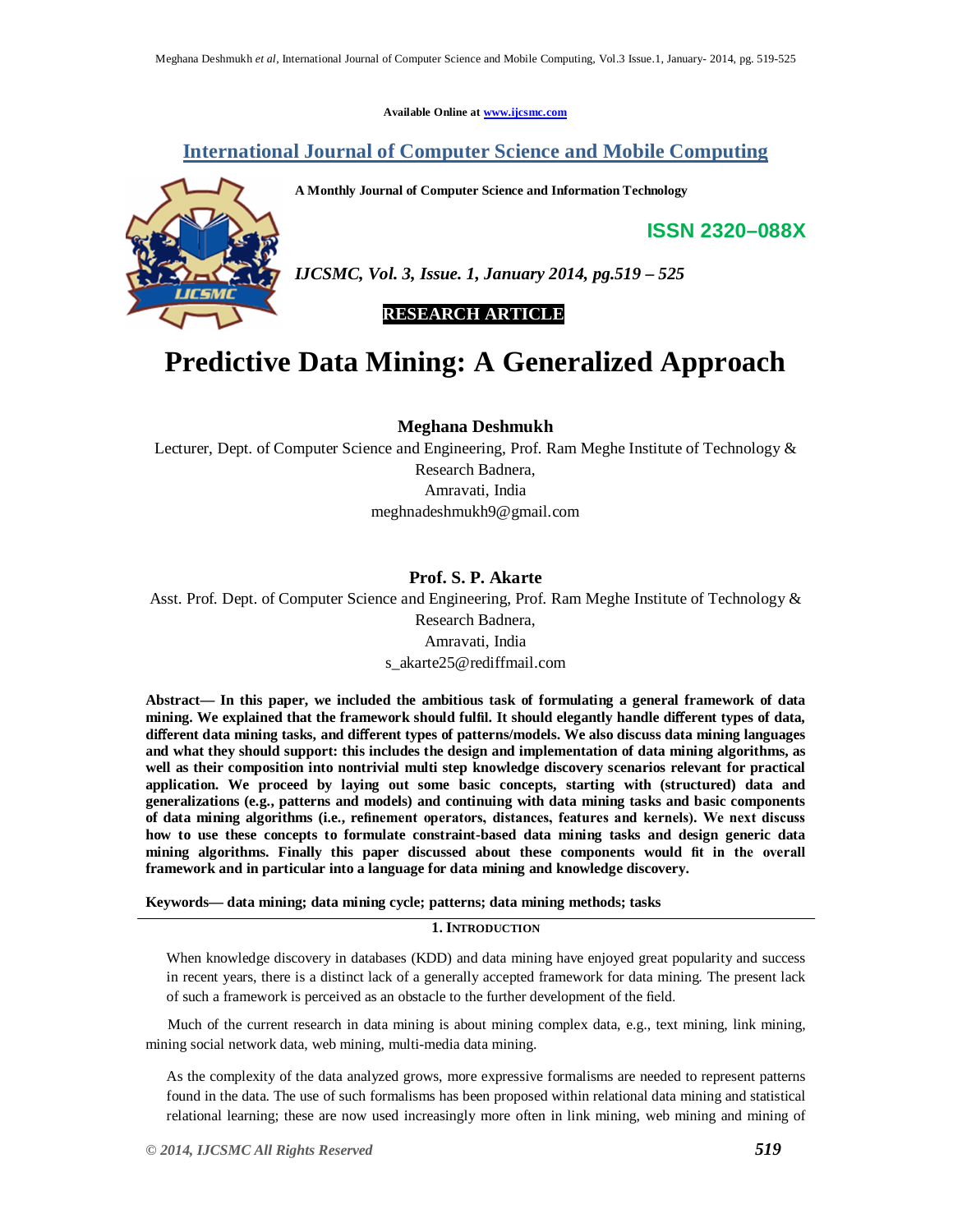network data. Data preparation typically takes significant time and different data mining operations need to be applied and composed in practical applications. Arguably, there is insufficient support for humans carrying out the knowledge discovery process as a whole. Integration and compositionality of data mining operations/algorithms are called for.

#### **2. The Inductive Databases and Queries**

Inductive databases are an focusing area at the intersection of data mining and databases. In addition to normal data, inductive databases contain patterns. Besides patterns, models can also be considered. Inductive databases embody a database perspective on knowledge discovery, where knowledge discovery processes become query sessions. Ordinary queries can be used to access and manipulate data, while inductive queries (IQs) can be used to generate, manipulate, and apply patterns. KDD thus becomes an extended querying process in which both the data and the patterns that hold in the data are queried. the traditional KDD process model, where steps like pre-processing, data cleaning, and model construction follow each other in succession, by a simpler model in which all data pre-processing operations, data mining operations, as well as post-processing operations are queries to an inductive database and can be interleaved in many different ways. Given an inductive database that contains data and patterns, several different types of queries can be posed. Data retrieval queries use only the data and their results are also data: no pattern is involved in the query. In processing patterns, the patterns are queried without access to the data: this is what is usually done in the post-processing stages of data mining. Data mining queries use the data and their results are patterns: new patterns are generated from the data and this corresponds to the traditional data mining step.

When we talk about inductive queries, we most often mean data mining queries. A general statement of the problem of data mining involves the specification of a language of patterns and a set of constraints that a pattern has to satisfy. The latter can be divided in two parts: language constraints and evaluation constraints. The first part only concerns the pattern itself, while the second part concerns the validity of the pattern with respect to a given database. The IDB framework is appealing for data mining applications, as it supports the entire KDD process In inductive query languages, the results of one (inductive) query can be used as input for another: nontrivial multi-step KDD scenarios can be thus supported in IDBs, rather than just single data mining operations. More importantly, most of the existing approaches to constraint-based data mining and inductive querying work in isolation and are not integrated with databases or other data mining tools. Only few attempts at integration have been made, such as the approach of mining views. Answering complex inductive queries that involve different pattern domains and supporting complex KDD scenarios has also barely been studied.

#### **3. The Basic Concepts of Data Mining**

"Knowledge discovery in databases (KDD) is the non-trivial process of identifying valid, novel, potentially useful, and ultimately understandable patterns in data",. According to this definition, data mining (DM) is the central step in the KDD process concerned with applying computational techniques to actually find patterns in the data. To arrive at a general theory/framework for data mining, we need to have general definitions for the above terms, including data, patterns and validity. The basic concepts of data mining include data, data mining tasks, and patterns/models. The validity of a pattern/model on a given set of data is related to the data mining task considered.

#### **3.1 The Data Mining Task**

The data mining tasks are of different types depending on the use of data mining result the data mining tasks are classified as:

3.1.1 Exploratory Data Analysis :

In the repositories vast amount of information's are available .This data mining task will serve the two purposes

(i).Without the knowledge for what the customer is searching, then

(ii) It analyzes the data These techniques are interactive and visual to the customer.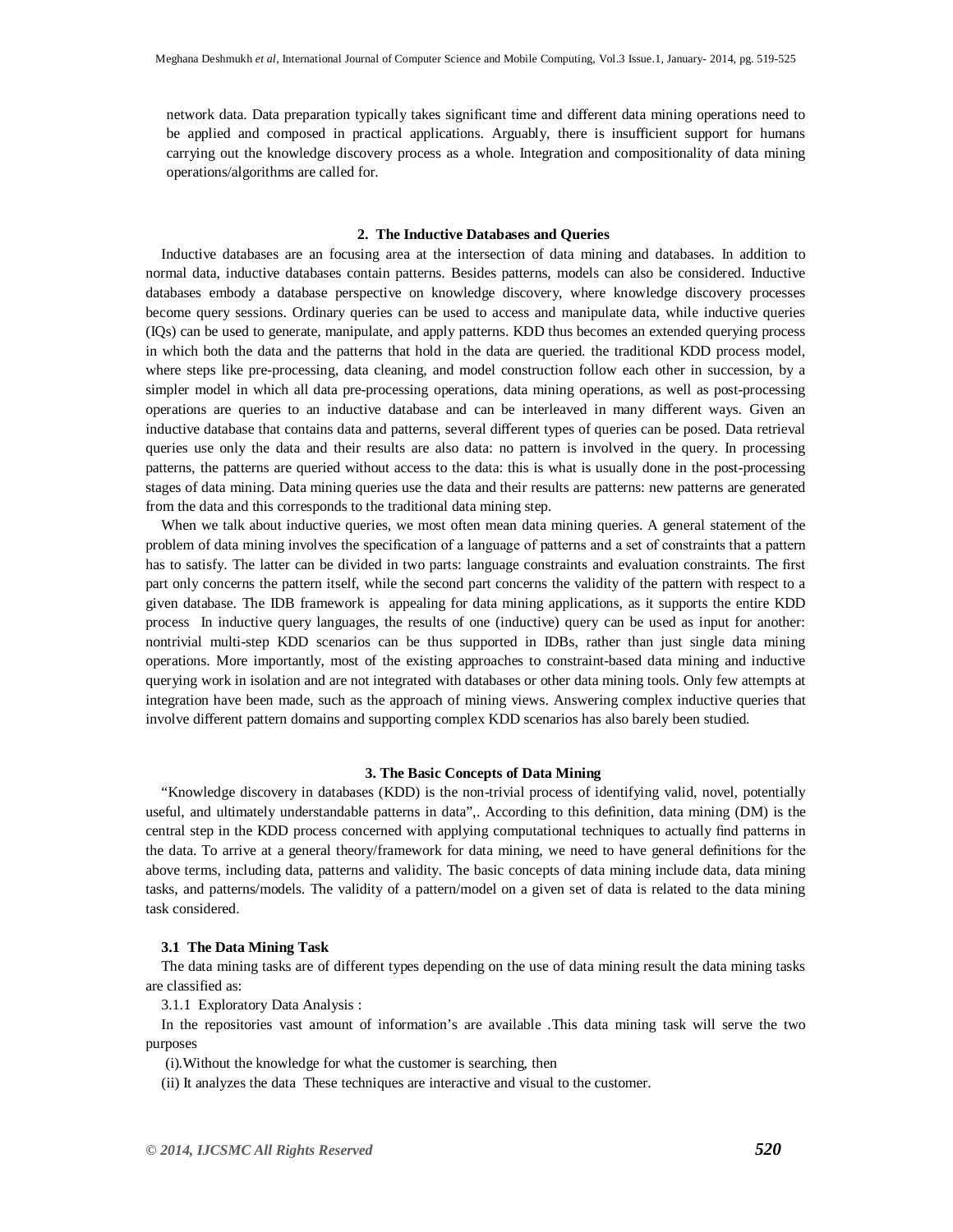#### 3.1.2 Descriptive Modeling:

It describe all the data, it includes models for overall probability distribution of the data, partitioning of the p-dimensional space into groups and models describing the relationships between the variables.

3.1..3 Predictive Modeling:

This model permits the value of one variable to be predicted from the known values of other variables.

3.1.4. Discovering Patterns and Rules :

This task is primarily used to find the hidden pattern as well as to discover the pattern in the cluster. In a cluster a number of patterns of different size and clusters are available .The aim of this task is "how best we will detect the patterns" .This can be accomplished by using rule induction and many more techniques in the data mining algorithm like. These are called the clustering algorithm.

3.1.5 Retrieval by Content:

The primary objective of this task is to find the data sets of frequently used in the for audio/video as well as images It is finding pattern similar to the pattern of interest in the data set

#### **4. The Dual Nature: Patterns and Models**

Patterns and models inherently have a dual nature. According to the definitions from the previous sections, they are functions that take as input data points and map them to probabilities, Booleans, class predictions or probabilities thereover, or cluster assignments. On the other hand, they can be treated as data structures and as such represented, stored and manipulated. For simple example: Suppose we have a frequent itemset consisting of the items bread and butter. We can view this as a set, namely {bread,butter}, and store it in a database. In this fashion, we can store the frequent itemsets derived from a set of transactions. On the other hand, from the functional viewpoint, it represents a mapping from transactions to Booleans. The transactions which contain the itemset, i.e., both bread and butter, are assigned the value true, i.e., the pattern holds true for such transactions. For example, the transaction {bread,butter,milk} subsumes our itemset and yields the value true, while {beer,peanuts,butter} does not and yields the value false.

#### 4.1 Classes of Patterns and Models in data aspect

Many different kinds of predictive models have been considered in the data mining literature. Classification rules, decision trees and linear models are just a few examples. We will refer to these as model classes. In the case of patterns we will talk about pattern classes. A class of patterns CP on type T is a set of patterns P on type T, expressed in a language LP . Similarly, a class of models CM on types Td, Tc is a set of models M on types Td, Tc, expressed in a language LM. In the same fashion, we can define classes of probability distributions CD and clusterings CC. The languages LP/LM/LD/LC refer to the data part of the patterns and models. They essentially define data types for representing the patterns and models. For example, if we have data types Td = (Real, Real) and Te = Real, linear models would be represented by three real-valued coefficients and would need a data typeTl = (Real, Real, Real) to be represented. Suppose we have a dataset where data items correspond to descriptions of individuals, each individual being described by a tuple of the form (Gender, Age, HairColor), where Gender = Discrete({M,F}), Age = Real, HairColor = Discrete({Blond,Brown,Black,Red,Other}), and the target is of type Education = Discrete({None,Elementary,High,College,BSc,MSc,PhD}). The language of decision trees for this case would be the language of tree struc- tures with tests like HairColor=Blond in the internal nodes and predictions like Education=PhD in the leaves. The elements of this language (its alphabet) de- pend on the attributes and their values, and vary with the underlying data type.

#### 4.2 Interpreters in function aspect

There is usually a unique mapping from the data part of a pattern/model to the function part. This takes the data part of a pattern/model as input, and returns the corresponding function as an output. The mapping we refer to is inherently second/higher order (Lloyd 2003) since it has a function as an output. This mapping can be realized through a so-called interpreter. An interpreter takes as input (the data part of) a pattern and an example, and returns the result of applying the (function part) of the pattern to the example. Given a data type d, an example E of type d, and a pattern P of type p ::  $d \rightarrow$  bool, an interpreter I returns the result of applying P to E, i.e., I(P,E)=P(E). The signature of the interpreter is i ::  $p \rightarrow d \rightarrow$  bool. If we apply the interpreter to a pattern and an example, we obtain a Boolean value. In functional programming (Thompson 1999), we can evaluate the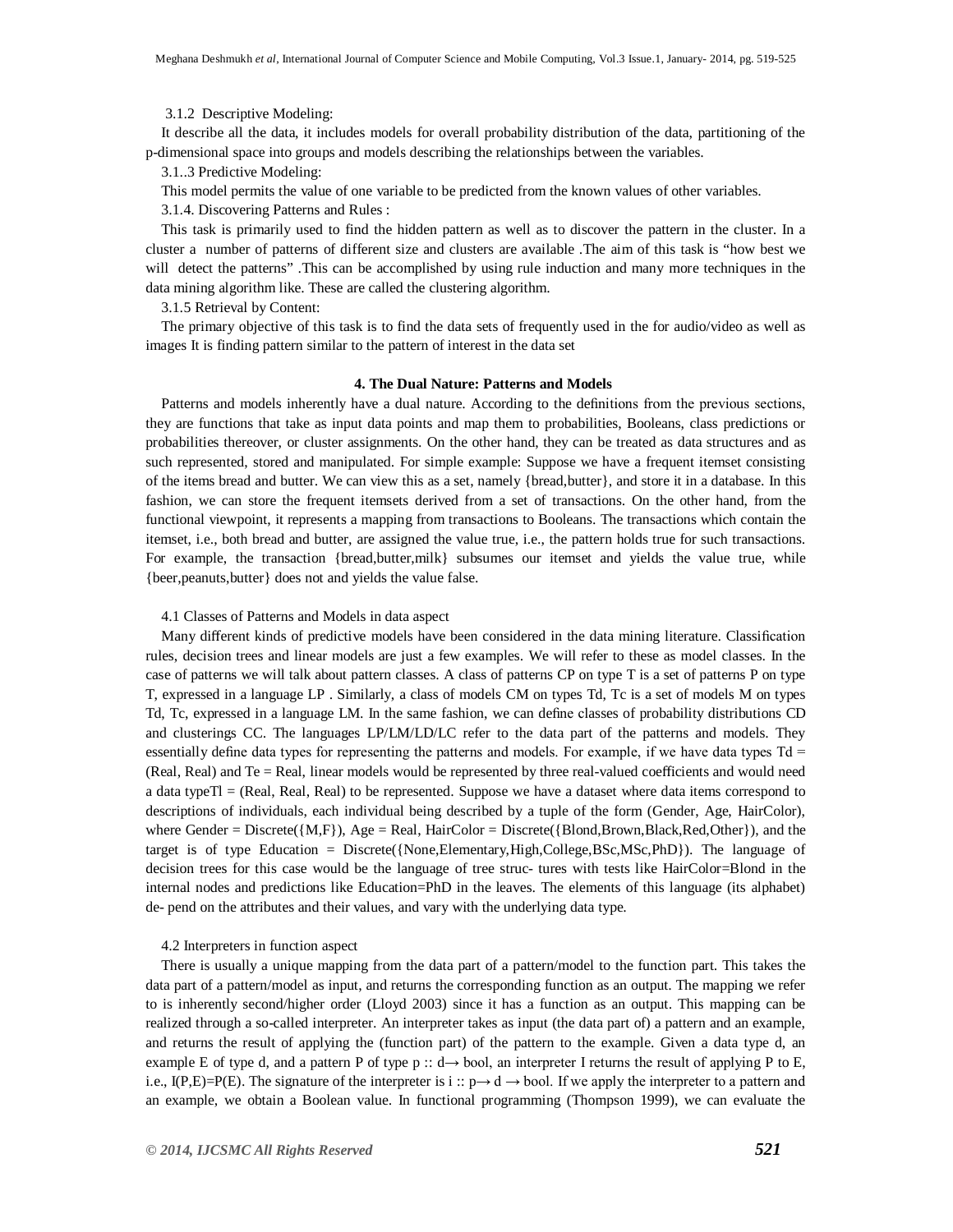interpreter only partially, i.e., apply it only to the data part of a pattern, obtaining as a result the function part of the pattern. The partial evaluation iphas a signature  $d \rightarrow$  bool. The interpreters map from the data part of a pattern/model to the function part. Suppose we are given a linear model with coefficients a, b, andc. The interpreter of linear models Il would, given a, b, andc, and a data tuple of the form  $(x,y)$ , return the value of the linear combination  $ax + by + c$ . A partial evaluation/application of the interpreter to the tuple of constant coefficients of the linear model II (a,b,c) would yield the linear function aX + bY + c: This linear function can then be applied to specific tuples  $(x, y)$  to yield predictions. The interpreter is crucial for the semantics of a class patterns/models: a class of patterns/models is only completely defined when the corresponding interpreter is defined (e.g., IP /IM for patterns/models are parts of the definition of the class CP /CM). To illustrate this, consider rule sets, which may be ordered or unordered. Both can actually be represented by the same list of rules: It is the interpreter that treats the rules as ordered or unordered. In the first case, the rules are considered in the order they appear in the list and the first rule that applies to a given example is taken to make a prediction. In the second case, all rules from the list that apply to a given example are taken, and their predictions combined to obtain a final prediction.

#### **5. Data Mining Life Cycle**

The life cycle of a data mining project consists of six phases. The sequence of the phases is not rigid. Moving back and forth between different phases is always required. It depends on the outcome of each phase. The main phases are:

5.1. Business Understanding:

This phase focuses on understanding the project objectives and requirements from a business perspective, then converting this knowledge into a data mining problem definition and a preliminary plan designed to achieve the objectives.

5.2 Data Understanding:

It starts with an initial data collection, to get familiar with the data, to identify data quality problems, to discover first insights into the data or to detect interesting subsets to form hypotheses for hidden information.

5.3 Data Preparation :

In this stage , it collects all the different data sets and construct the varieties of the activities basing on the initial raw data.

5.4 Modeling:

In this phase, various modeling techniques are selected and applied and their parameters are calibrated to optimal values.

5.5 Evaluation:

In this stage the model is thoroughly evaluated and reviewed. The steps executed to construct the model to be certain it properly achieves the business objectives. At the end of this phase, a decision on the use of the data mining results should be reached.

5.6 Deployment :

The purpose of the model is to increase knowledge of the data, the knowledge gained will need to be organized and presented in a way that the customer can use it. The deployment phase can be as simple as generating a report or as complex as implementing a repeatable data mining process across the enterprise.

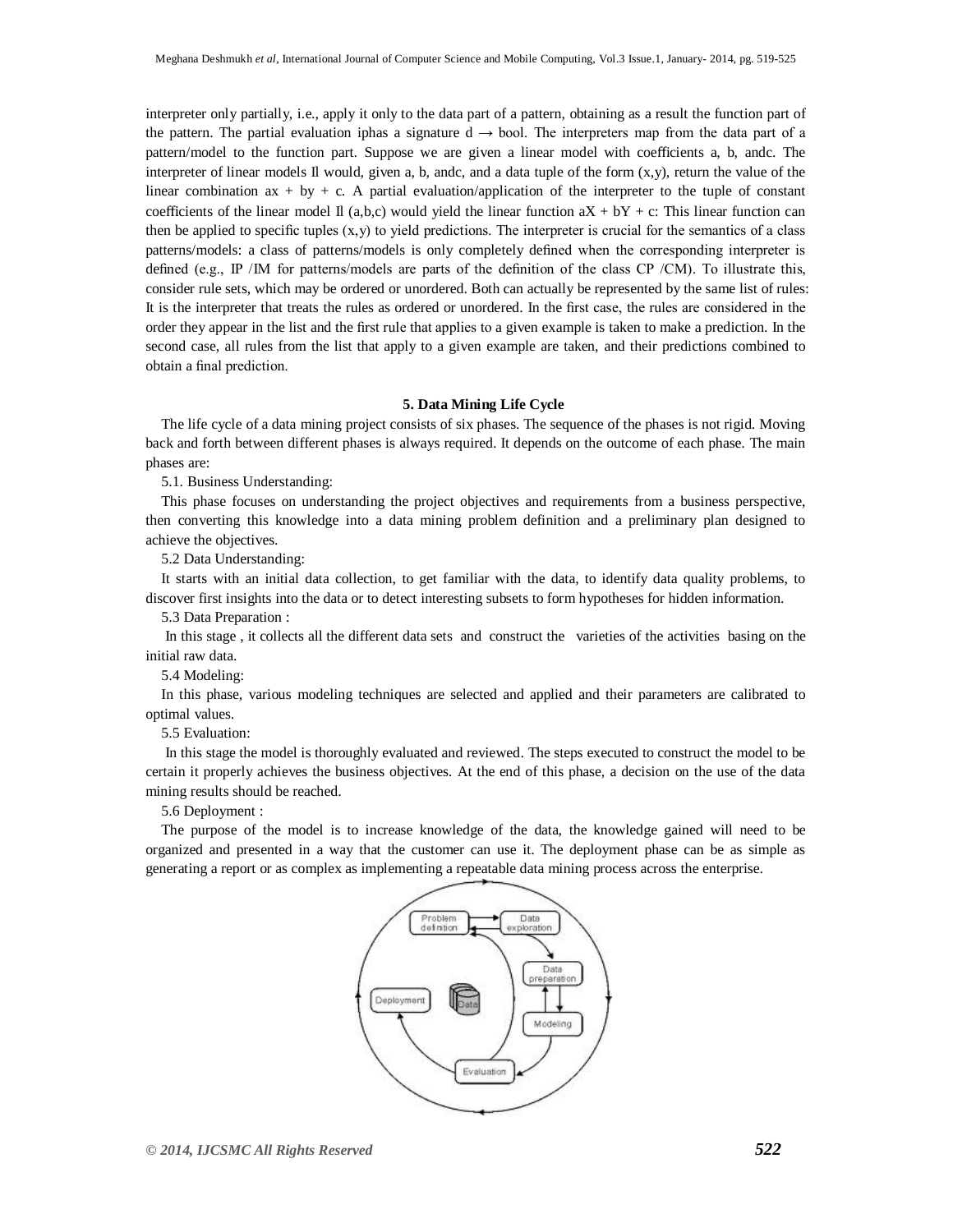#### **6. Data Mining Methods**:

- Some of the popular data mining methods are as follows:
- Decision Trees and Rules
- Nonlinear Regression and Classification Methods
- Example-based Methods
- Probabilistic Graphical Dependency Models
- Relational Learning Models

#### 6.1 The Scope of Data Mining

Data mining derives its name from the similarities between searching for valuable business information in a large database for example, finding linked products in gigabytes of store scanner data and mining a mountain for a vein of valuable ore. Both processes require either sifting through an immense amount of material, or intelligently probing it to find exactly where the value resides. Given databases of sufficient size and quality, data mining technology can prediction of trends and behaviors .

Data mining automates the process of finding predictive information in large databases. Questions that traditionally required extensive hands-on analysis can now be answered directly from the data quickly. A typical example of a predictive problem is targeted marketing. Data mining uses data on past promotional mailings to identify the targets most likely to maximize return on investment in future mailings. Other predictive problems include forecasting bankruptcy and other forms of default, and identifying segments of a population likely to respond similarly to given events.

• Artificial neural networks :

Non-linear predictive models that learn through training and resemble biological neural networks in structure. • Decision trees :

Tree-shaped structures that represent sets of decisions. These decisions generate rules for the classification of a dataset. Specific decision tree methods include Classification and Regression Trees (CART) and Chi Square Automatic Interaction Detection (CHAID) .

• Genetic algorithms :

Optimization techniques that use process such as genetic combination, mutation, and natural selection in a design based on the concepts of evolution.

• Nearest neighbor method :

A technique that classifies each record in a dataset based on a combination of the classes of the k record(s) most similar to it in a historical dataset (where k 3 1). Sometimes called the k-nearest neighbor technique.

• Rule induction :

The extraction of useful if-then rules from data based on statistical significance. Many of these technologies have been in use for more than a decade in specialized analysis tools that work with relatively small volumes of data. These capabilities are now evolving to integrate directly with industry-standard data warehouse and OLAP platforms.

#### **7. Related Work**

When attempting to formulate a general framework for data mining, the potential set of related work items is dangerously large. Here we will give a biased sample of what we consider related work. Parts of it have been mentioned previously, while others have not been explicitly mentioned above even though they have made an intellectual influence during the writing of this article. Let us start with inductive databases and constraint-based data mining. Since the notion of inductive databases was introduced, a significant body of research has grown on these two topics: A survey can be found in the book edited by Boulicaut et al. (2005). An earlier collection of papers focussing on constraint- based data mining was edited by Bayardo (2002). Data mining query languages are also directly relevant: A survey article is presented by Boulicaut and Masson (2005). A more recent proposal for an SQL- based data mining query languages, which allows for the integration of various data mining operations at the data level, has been given by Kramer et al. (2006).

Finally, the IQL language proposed by Nijssen and De Raedt (2007/this volume), is very close in spirit to the discussion presented here: it recognizes the importance of functions and extends tuple relational calculus with a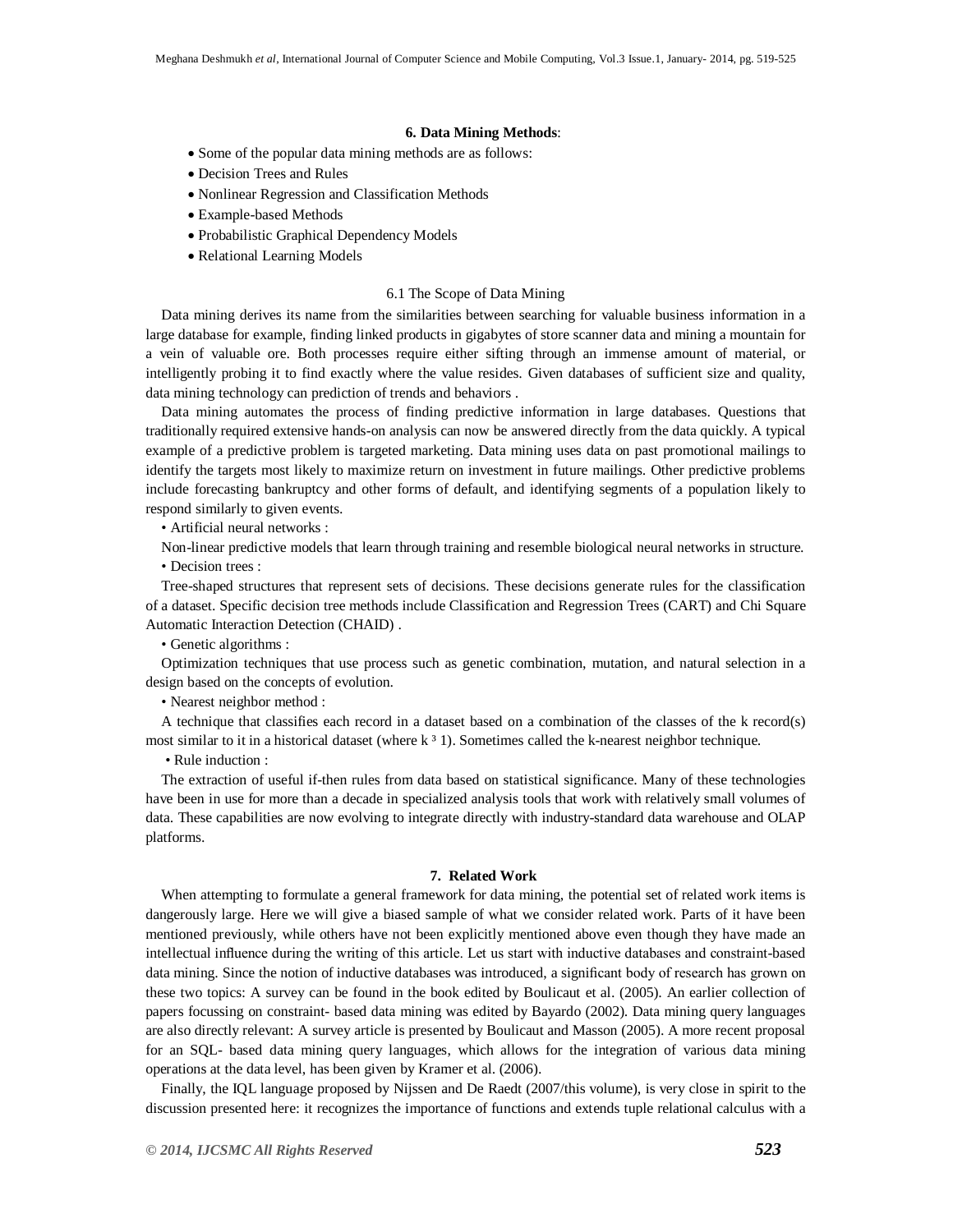function and a typing system. However, it only allows for loose integration of data mining algorithms and does not support the creation of new algorithms. Another way to recognize the importance of functions is to use higher-order logic or functional programming to facilitate the implementation of data mining algorithms (for mining structured data). Lloyd (2003) uses higher-order logic to define structured data types and principled ways of constructing distances, features (which he calls predicates) and kernels. Allison (2004) uses functional programming to define data types and type classes for models (where models include probability distributions, mixture models and decision trees) that allow for models to be manipulated in a precise and flexible way.

Formulating an algebra for data mining that would be the equivalent of Codd's relational algebra for databases is probably the most ambitious goal in the con- text of the discussion presented here. The 3W-model (Johnson et al. 2000) was among the first to take an algebraic view on data mining: Finally, the compositionality of data mining operators, as discussed by Ramakrishnan et al. (2005), can be expected to play a crucial role in the general framework.

## Conclusion

In this paper we briefly reviewed the various data mining applications. This review would be helpful to researchers to focus on the various issues of data mining. In future course, we will review the various classification algorithms and significance of evolutionary computing (genetic programming) approach in designing of efficient classification algorithms for data mining. This previous studies on data mining applications in various fields use the variety of data types range from text to images and stores in variety of databases and data structures. The different methods of data mining are used to extract the patterns and thus the knowledge from this variety databases. Selection of data and methods for data mining is an important task in this process and needs the knowledge of the domain. Several attempts have been made to design and develop the generic data mining system but no system found completely generic. Hence, for every domain the domain expert's assistant is compulsary. The domain experts shall be guided by the system to effectively apply their knowledge for the use of data mining systems to generate required knowledge. The domain experts are required to determine the variety of data that should be collected in the specific problem domain, selection of specific data for data mining, cleaning and transformation of data, extracting patterns for knowledge generation and finally interpretation of the patterns and knowledge generation.

#### References

[1]Introduction to Data Mining and Knowledge Discovery, Third Edition ISBN: 1-892095-02-5, Two Crows Corporation, 10500 Falls Road, Potomac, MD 20854 (U.S.A.), 1999.

[2] Larose, D. T., "Discovering Knowledge in Data: An Introduction to Data Mining", ISBN 0-471-66657-2, ohn Wiley & Sons, Inc, 2005.

[3] Dunham, M. H., Sridhar S., "Data Mining: Introductory and Advanced Topics", Pearson Education, New Delhi, ISBN: 81-7758-785-4, 1 st Edition, 2006

[4] Chapman, P., Clinton, J., Kerber, R., Khabaza, T., Reinartz, T., Shearer, C. and Wirth, R... "CRISP-DM 1.0 : Step-by-step data mining guide, NCR Systems Engineering Copenhagen (USA and Denmark), DaimlerChrysler AG (Germany), SPSS Inc. (USA) and OHRA Verzekeringenen Bank Group B.V (The Netherlands), 2000".

[5] Fayyad, U., Piatetsky-Shapiro, G., and Smyth P., "From Data Mining to Knowledge Discovery in Databases," AI Magazine, American Association for Artificial Intelligence, 1996.

[6] Tan Pang-Ning, Steinbach, M., Vipin Kumar. "Introduction to Data Mining" , Pearson Education, New

Delhi, ISBN: 978-81-317-1472-0, 3 rd Edition, 2009. Bernstein, A. and Provost, F., "An Intelligent Assistant for the Knowledge Discovery Process", Working Paper of the Center for Digital Economy Research, New York University and also presented at the IJCAI 2001 Workshop on Wrappers for Performance Enhancement in Knowledge Discovery in Databases.

[7] Baazaoui, Z., H., Faiz, S., and Ben Ghezala, H., "A Framework for Data Mining Based Multi-Agent: An Application to Spatial Data, volume 5, ISSN 1307-6884," Proceedings of World Academy of Science, Engineering and Technology, April 2005.

[8] Rantzau, R. and Schwarz, H., "A Multi-Tier Architecture for High-Performance Data Mining,A Technical Project Report of ESPRIT project, The consortium of CRITIKAL project, Attar Software Ltd. (UK), Gehe AG (Denmark); Lloyds TSB Group (UK), Parallel Applications Centre, University of Southampton (UK), BWI, University of Stuttgart (Denmark), IPVR, University of Stuttgart (Denmark)".